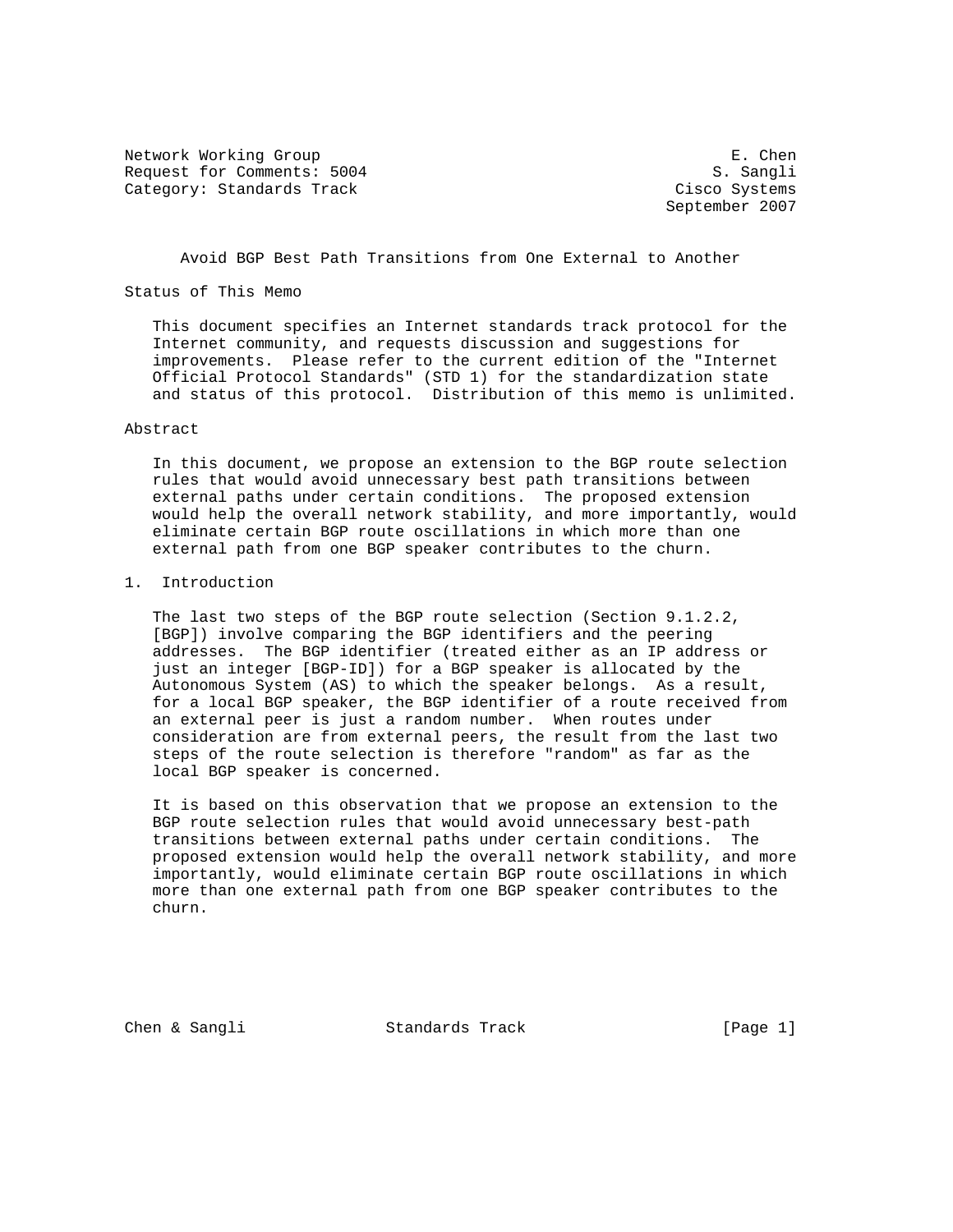## 2. Specification of Requirements

 The key words "MUST", "MUST NOT", "REQUIRED", "SHALL", "SHALL NOT", "SHOULD", "SHOULD NOT", "RECOMMENDED", "MAY", and "OPTIONAL" in this document are to be interpreted as described in RFC 2119 [RFC2119].

# 3. The Algorithm

 Consider the case in which the existing best path A is from an external peer, and another external path B is then selected as the new best path by the route selection algorithm described in [BGP]. When comparing all the paths in route selection, if neither Path A nor Path B is eliminated by the route selection algorithm prior to Step f) -- BGP identifier comparison (Section 9.1.2.2, [BGP]) -- we propose that the existing best path (Path A) be kept as the best path (thus avoiding switching the best path to Path B).

 This algorithm SHOULD NOT be applied when either path is from a BGP Confederation peer.

 In addition, the algorithm SHOULD NOT be applied when both paths are from peers with an identical BGP identifier (i.e., there exist parallel BGP sessions between two BGP speakers). As the peering addresses for the parallel sessions are typically allocated by one AS (possibly with route selection considerations), the algorithm (if applied) could impact the existing routing setup. Furthermore, by not applying the algorithm, the allocation of peering addresses would remain as a simple and effective tool in influencing route selection when parallel BGP sessions exist.

4. The Benefits

 The proposed extension to the BGP route selection rules avoids unnecessary best-path transitions between external paths under certain conditions. Clearly, the extension would help reduce routing and forwarding changes in a network, thus helping the overall network stability.

 More importantly, as shown in the following example, the proposed extension can be used to eliminate certain BGP route oscillations in which more than one external path from one BGP speaker contributes to the churn. Note however, that there are permanent BGP route oscillation scenarios [RFC3345] that the mechanism described in this document does not eliminate.

Chen & Sangli Standards Track [Page 2]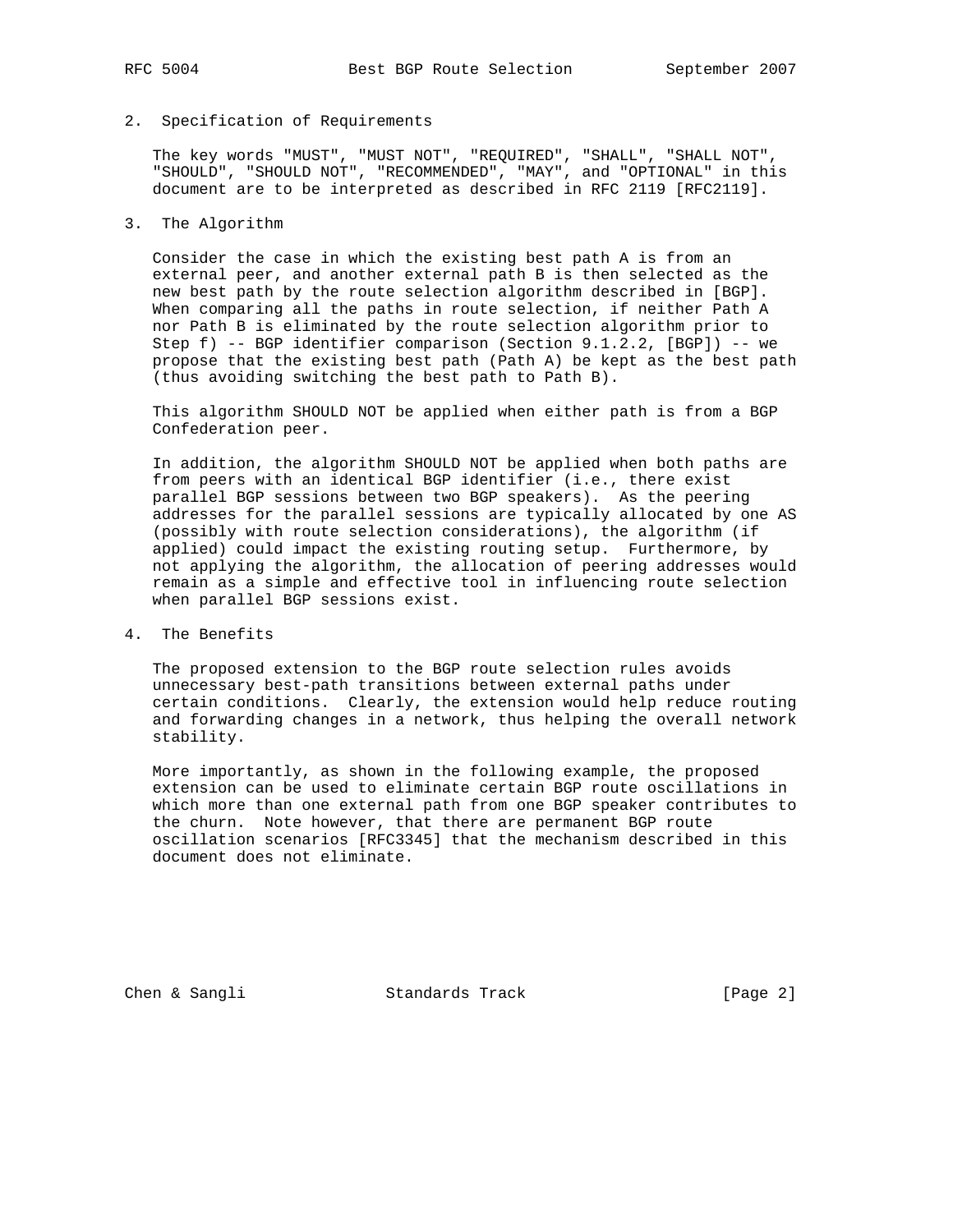Consider the example in Figure 1 where

 o R1, R2, R3, and R4 belong to one AS. o R1 is a route reflector with R3 as its client. o R2 is a route reflector with R4 as its client. o The IGP metrics are as listed. o External paths (a), (b), and (c) are as described in Figure 2.



Figure 1

| Identifier<br>MF.D |
|--------------------|
|                    |
| 2.0                |
| 1 በ<br>∽           |
|                    |

Figure 2

 Due to the interaction of the route reflection [BGP-RR] and the MULTI\_EXIT\_DISC (MED) attribute, the best path on R1 keeps churning between (a) and (c), and the best path on R3 keeps churning between (a) and (b).

 With the proposed algorithm, R3 would not switch the best path from (a) to (b) even after R1 withdraws (c) toward its clients, and that is enough to stop the route oscillation.

 Although this type of route oscillation can also be eliminated by other route reflection enhancements being developed, the proposed algorithm is extremely simple and can be implemented and deployed immediately without introducing any backward compatibility issues.

Chen & Sangli Standards Track [Page 3]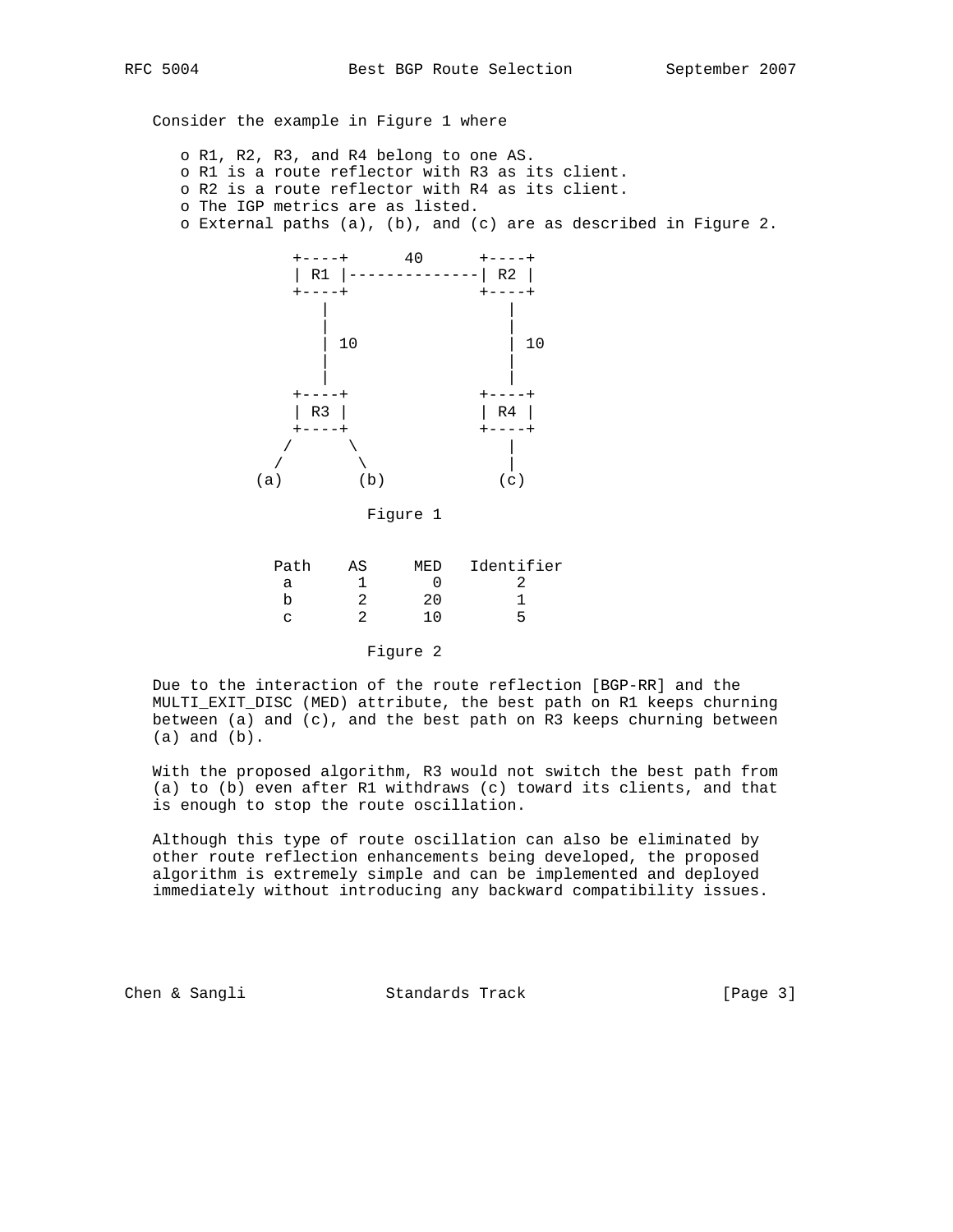5. Remarks

 The proposed algorithm is backward-compatible, and can be deployed on a per-BGP-speaker basis. The deployment of the algorithm is highly recommended on a BGP speaker with multiple external BGP peers (especially the ones connecting to an inter-exchange point).

 Compared to the existing behavior, the proposed algorithm may introduce some "non-determinism" in the BGP route selection - although one can argue that the BGP Identifier comparison in the existing route selection has already introduced some "randomness" as described in the introduction section. Such "non-determinism" has not been shown to be detrimental in practice and can be completely eliminated by using the existing mechanisms (such as setting LOCAL\_PREF or MED) if so desired.

6. Security Considerations

This extension does not introduce any security issues.

7. Acknowledgments

 The idea presented was inspired by a route oscillation case observed in the BBN/Genuity network in 1998. The algorithm was also implemented and deployed at that time.

 The authors would like to thank Yakov Rekhter and Ravi Chandra for their comments on the initial idea.

- 8. Normative References
	- [BGP] Rekhter, Y., Ed., Li, T., Ed., and S. Hares, Ed., "A Border Gateway Protocol 4 (BGP-4)", RFC 4271, January 2006.
	- [BGP-RR] Bates, T., Chen, E., and R. Chandra, "BGP Route Reflection: An Alternative to Full Mesh Internal BGP (IBGP)", RFC 4456, April 2006.
	- [RFC2119] Bradner, S., "Key words for use in RFCs to Indicate Requirement Levels", BCP 14, RFC 2119, March 1997.
- 9. Informative References
	- [BGP-ID] Chen, E. and J. Yuan, "AS-wide Unique BGP Identifier for BGP-4", Work in Progress, November 2006.

Chen & Sangli Standards Track [Page 4]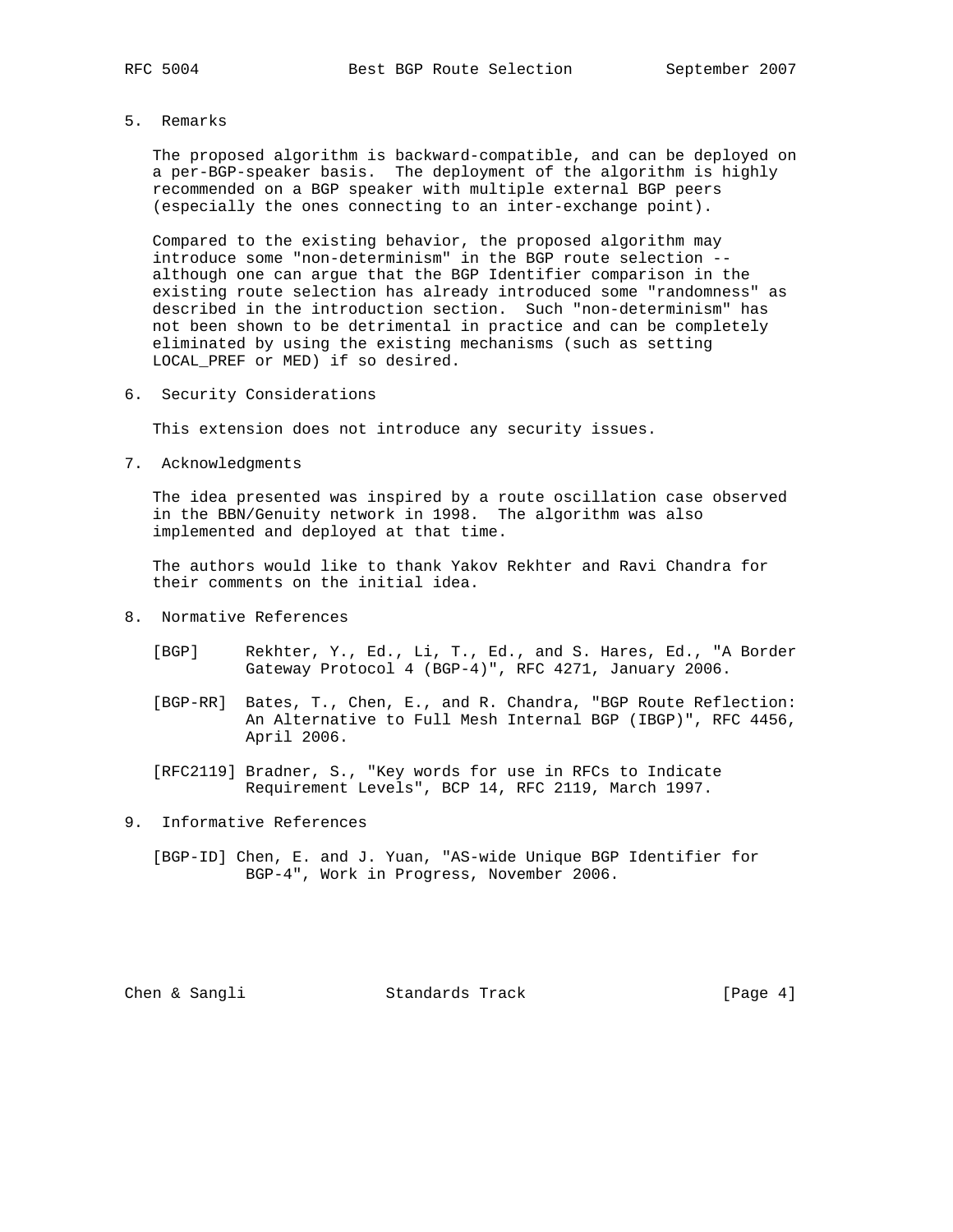[RFC3345] McPherson, D., Gill, V., Walton, D., and A. Retana, "Border Gateway Protocol (BGP) Persistent Route Oscillation Condition", RFC 3345, August 2002.

Author Information

 Enke Chen Cisco Systems, Inc. 170 W. Tasman Dr. San Jose, CA 95134

EMail: enkechen@cisco.com

 Srihari R. Sangli Cisco Systems, Inc. 170 W. Tasman Dr. San Jose, CA 95134

EMail: rsrihari@cisco.com

Chen & Sangli Standards Track [Page 5]